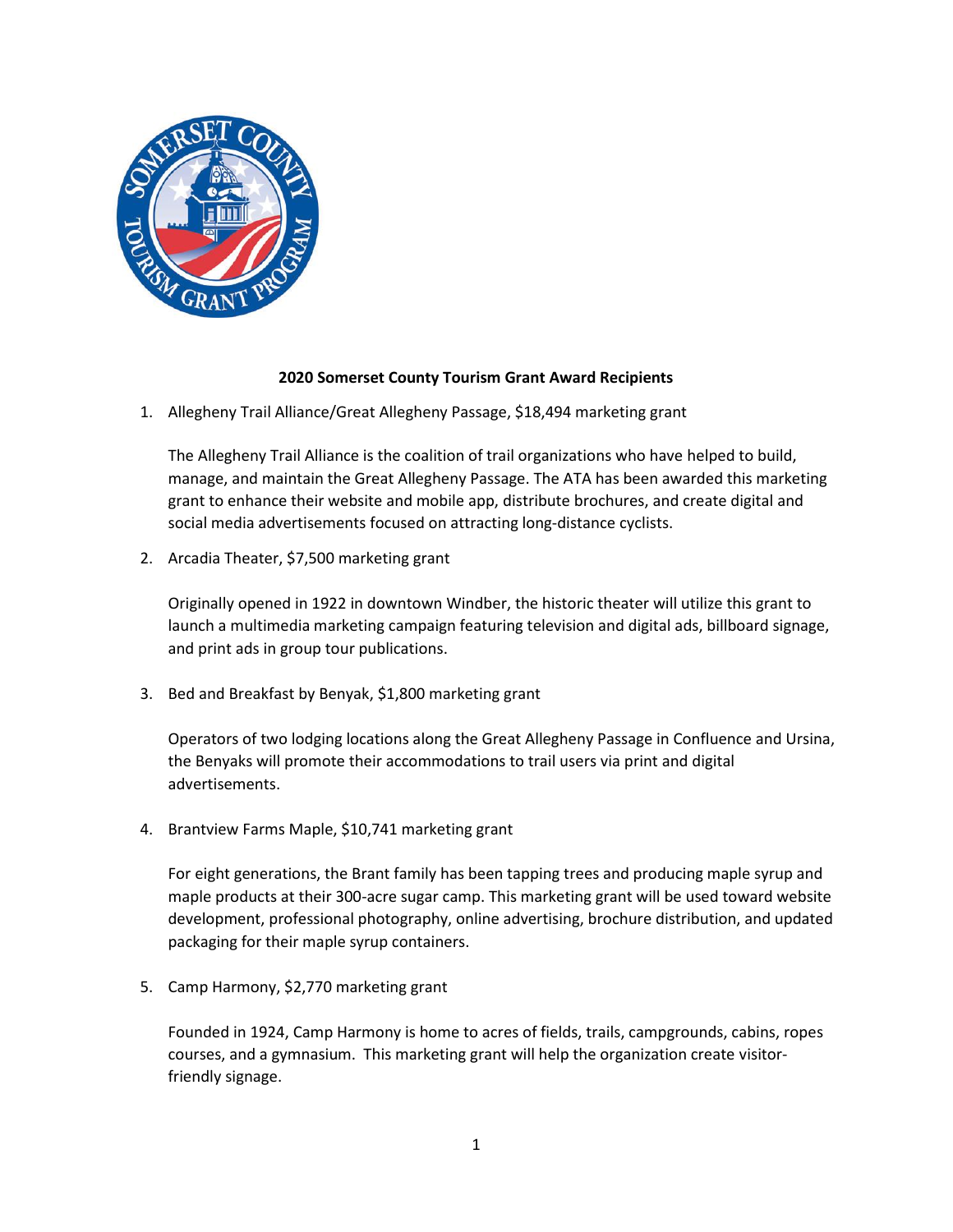6. Comfort Inn of Somerset, \$31,004 marketing grant

The Comfort Inn will use this marketing grant to promote its golf packages with Somerset Country Club, North Winds Peninsula Golf Club, and North Winds Golf Course. They plan to target golfers in the Youngstown, Ohio; Harrisburg, and York markets through print, radio, and online ads.

7. Confluence Cyclery and Pedaler's Rest, \$625 marketing grant

These grant funds will be used to advertise the full-service bike shop along the GAP in Confluence.

8. Confluence Lions Club/National Road Chainsaw Carving Festival, \$2,625 marketing grant

Coordinated by the Confluence Lions Club, The National Road Chainsaw Carving Festival features talented chainsaw carvers who turn massive pieces of wood into works of art which are available to the public for sale. The Lions Club will use this marketing grant to increase awareness of the event through brochure distribution and print and digital ads.

9. Confluence Tourism Association, \$4,165 marketing grant and \$7,680 visitor center grant

The association will use these funds to promote Confluence's lodging, dining, recreation venues, and special events. They plan to update signage, advertise with American Cycling Association's Adventure Cyclist, and participate in several consumer travel shows. The association has been awarded a visitor center grant to fund its Town Criers Program, which serves as a mobile visitor center.

10. Deer Valley YMCA Family Camp, \$6,000 marketing grant

Located near Meyersdale and one of just a few family-focused camps with the United States, Deer Valley plans to use these funds to entice new and returning campers for spring, fall, and winter events through brochure development highlighting the camp and nearby Laurel Highlands attractions.

11. Donges Drive-In Restaurant and Motel, \$1,889 marketing grant

The recently-renovated Meyersdale facility will invest these funds in a new website with online booking capability.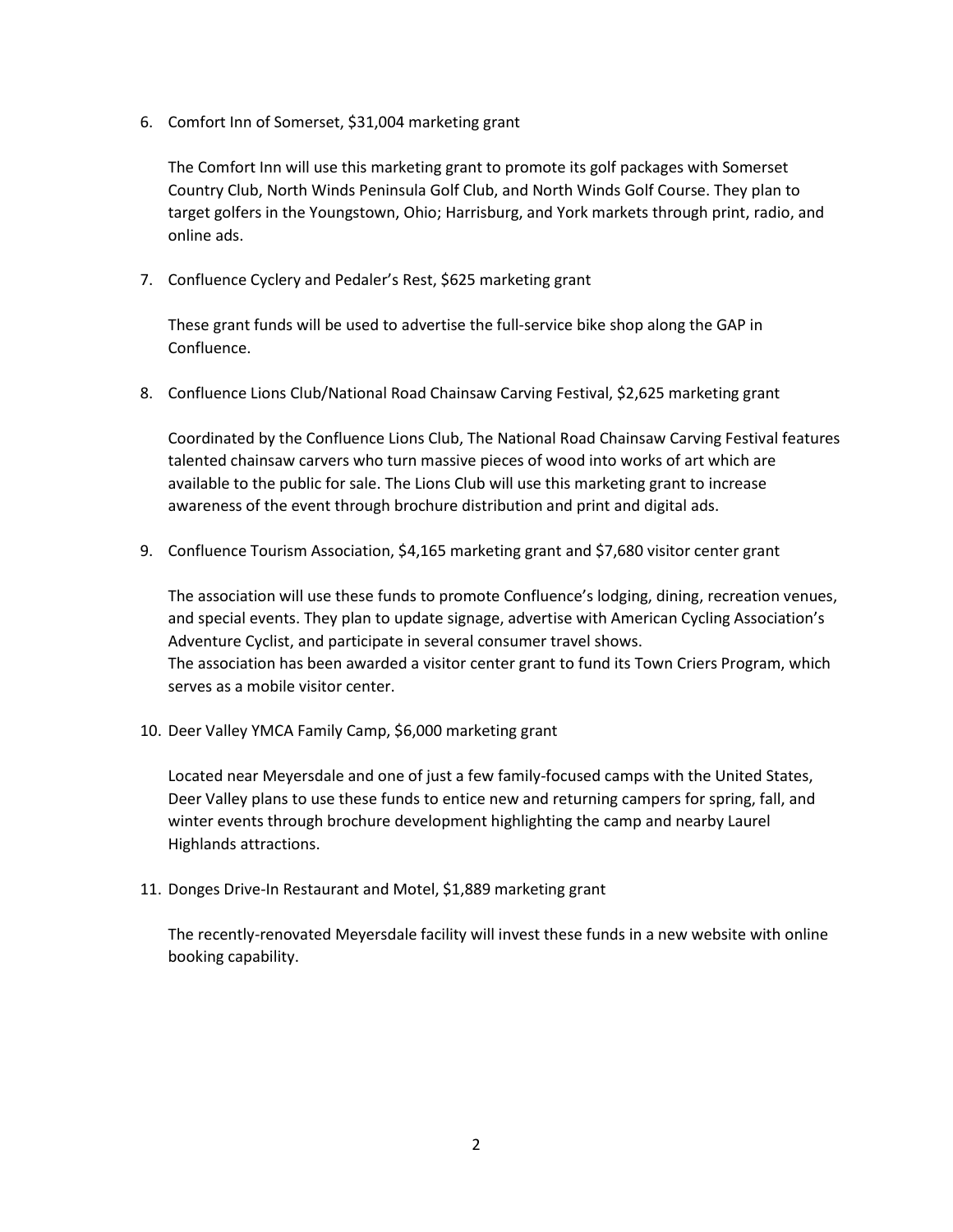12. Faranda Farm, \$2,000 marketing grant

A 50-acre farm specializing in agritourism events, Faranda Farm has been awarded this grant to enhance their marketing presence for farm experiences and popular events including Laurel Highlands Garlic Festival and Harvest Festival.

13. Friends of Flight 93, \$15,781 marketing grant

The Friends of Flight 93 is the official nonprofit supporting partner of the National Park Service to tell the heroic story of Flight 93. The group has been awarded this grant for a revamped multimedia marketing campaign featuring billboards, print and digital marketing, and participation in numerous consumer travel shows to target individuals, families, school groups, and the motorcoach industry.

14. 4 Fall Festivals Marketing, \$6,000 marketing grant

This collaborative marketing effort promotes four of the region's heritage-themed festivals including Somerset County's Farmers and Threshermen's Jubilee and Mountain Craft Days. The group has been awarded a marketing grant for digital advertising, as well as television and billboard advertising.

15. Hostel on Main, \$5,000 marketing grant

Near the Rockwood access point of the Great Allegheny Passage, The Hostel on Main offers bikers, hikers, and skiers comfortable accommodations. The Hostel has been awarded this grant to be used toward print and online advertisements and social media marketing campaigns.

16. Jennerstown Speedway, \$88,451 marketing grant

One of the oldest short tracks in the United States, Jennerstown Speedway welcomed more than 118,000 visitors from 31 states and Canada in 2019. This marketing grant will be used to promote the speedway's schedule of events, including the return of the Whelen Modified Series.

17. Levi Deal Mansion B&B, \$4,308 marketing grant

A luxury inn located in Meyersdale, whose visitors are predominantly Great Allegheny Passage trail users, the Levi Deal Mansion will use this marketing grant for print and digital advertisements, as well as professional photography.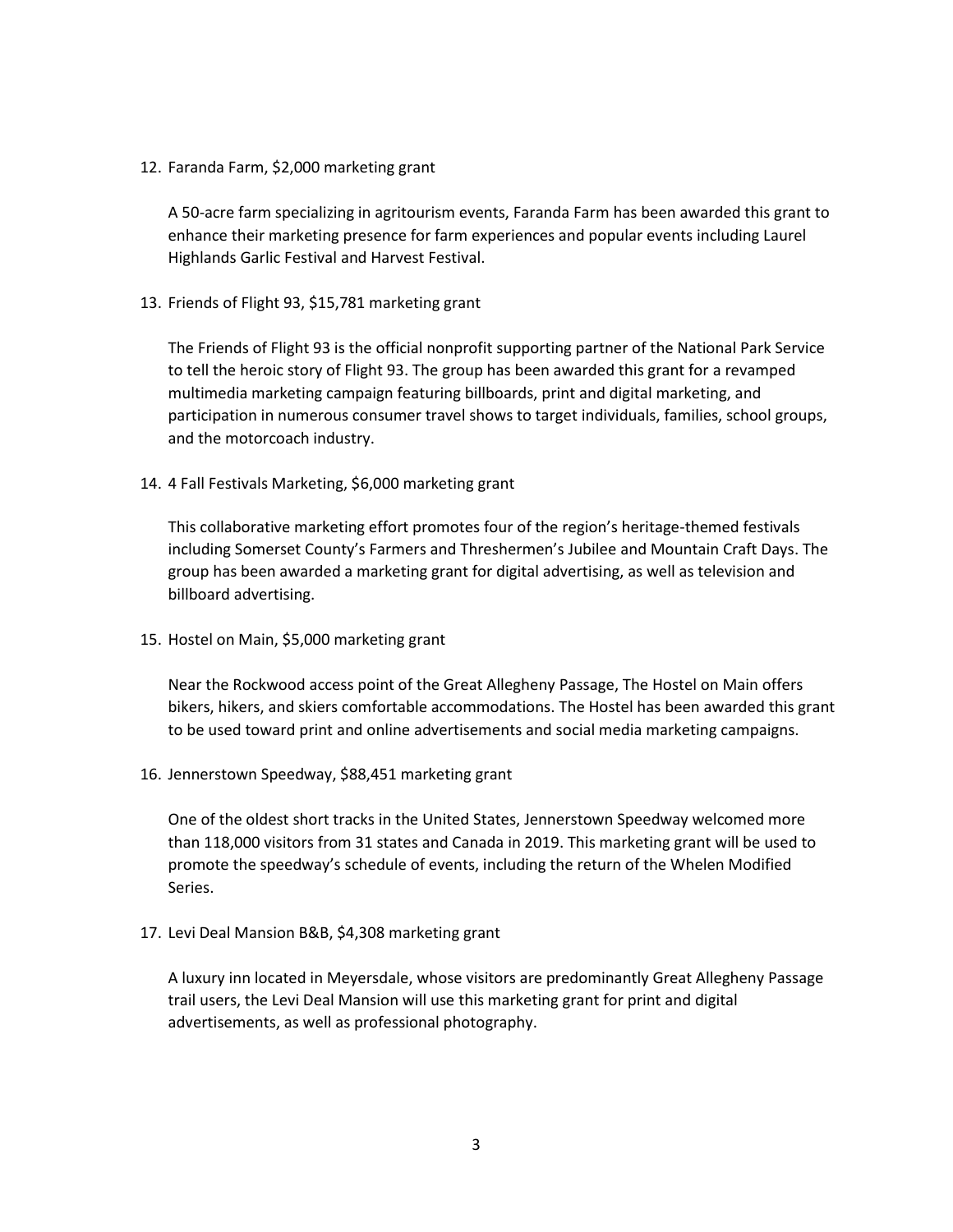18. Listie Volunteer Fire Company, \$5,888 marketing grant

This all-volunteer organization has been awarded this grant to promote the Listie Nationals 2020 competitive truck pull event. Proposed media includes brochures, television, and radio commercials.

19. Lodge at Indian Lake, \$25,109 marketing grant

A unique wedding and weekend getaway destination, the Lodge at Indian Lake will invest this grant in a multimedia marketing campaign featuring billboards, digital and print ads, and bridal show participation in order to showcase the facility's amenities and proximity to Laurel Highlands attractions.

20. Maple Leaf Outfitters, \$1,217 marketing grant

Maple Leaf Outfitters provides hikers and bikers on the GAP with outdoor trip planning including scheduling, shelter reservations, camp set-up, transportation for gear and personal belongings, and trip provisions to provide visitors with a hassle-free experience. These grant funds will be used for website enhancements and print and digital advertisements.

21. Mary S. Biesecker Public Library, \$2,000 marketing grant

The library offers a collection of more than 33,000 items including a genealogy room with rare and historical local collections. The library will use these funds to promote the collaborative series "Films and Music on the Town" in partnership with Laurel Arts and Somerset, Inc.

22. Merchant Village, \$5,000 marketing grant

An indoor vendor, crafter, and farmers' market, Merchant Village offers a one-stop shop for Somerset County goods such as honey, maple syrup, baked goods, doll clothes, arts, crafts, and more. The organization has been awarded these funds for social media advertising and billboard signage.

23. Meyersdale Area Historical Society, \$22,252 visitor center grant and \$1,175 marketing grant

The Meyersdale Area Historical Society operates a visitor center in the renovated Western Maryland Train Station. The center is a popular stop for Great Allegheny Passage trail users and history buffs. The Historical Society has been awarded a visitor center grant for staffing and funds for marketing initiatives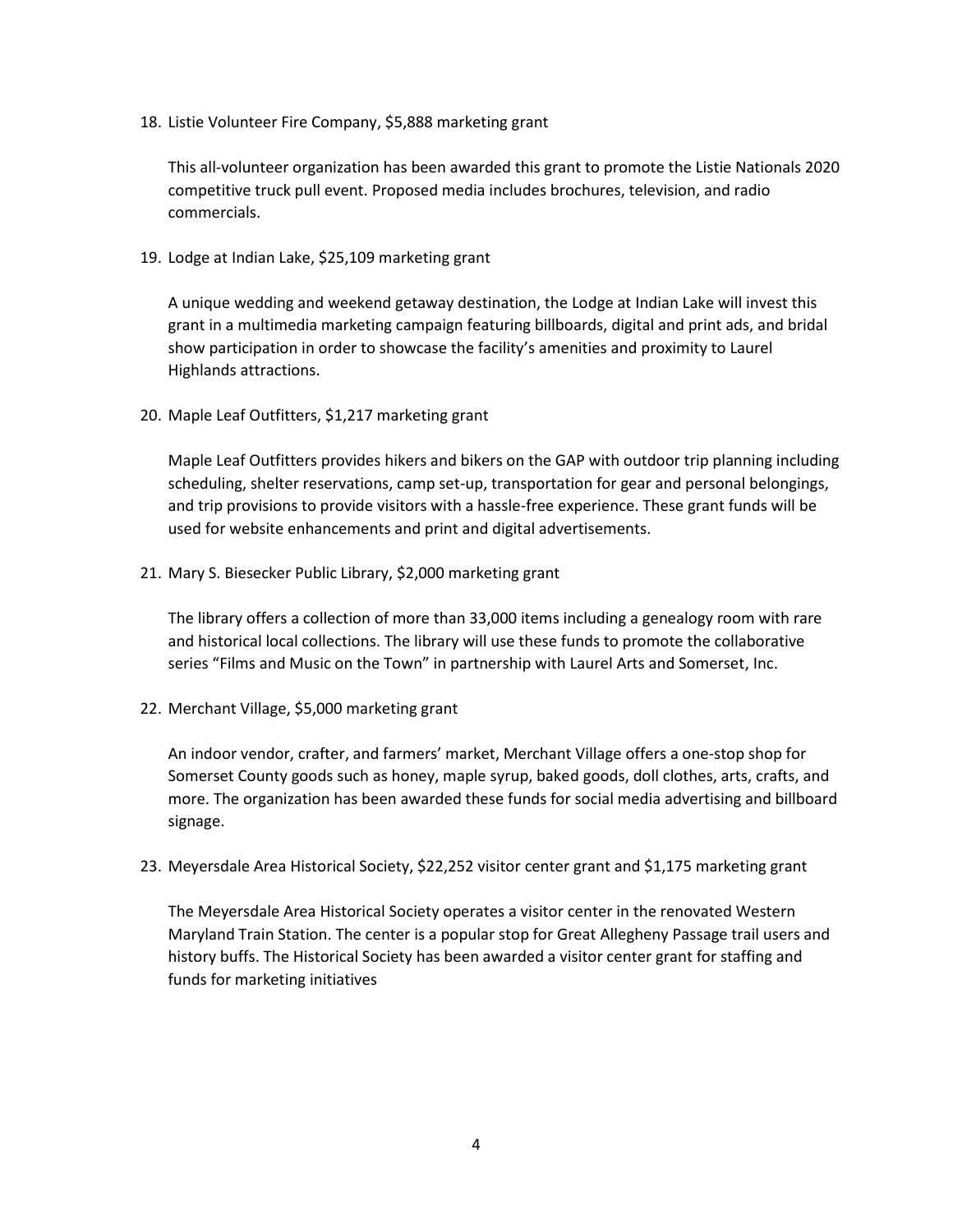24. Meyersdale Area Merchants' Association, \$4,417 marketing grant

Dedicated to the economic revitalization of the Meyersdale area, the association will use this award for upgrades to their website, print and digital advertisements, brochure distribution, and consumer show participation.

25. Middlecreek Township, \$5,637 marketing grant

Somerset County is home to 10 charming covered bridges, which are beloved by visitors and residents alike. This marketing grant will be used to create interpretive signage at the King's Covered Bridge.

26. Mountain Ridge Trails Resort, \$21,298 marketing grant

The largest privately-owned ATV trail system in Pennsylvania, Mountain Ridge Trails Resort has more than 100 miles of trails on 2,500 acres for ATV, UTV, and dirt bike enthusiasts. The resort will use this award for billboard signage, brochure distribution, digital marketing efforts, and a website refresh.

27. New Centerville & Rural Volunteer Fire Company/Farmers and Threshermans Jubilee, \$8,565 marketing grant

Celebrating its 67th anniversary this summer, the Farmers and Threshermans Jubilee attracts hundreds of visitors to Somerset County who want to learn more about the history of farming in our area and enjoy steam engines and tractor pulling. This marketing grant will be used to promote the five-day event through billboard signage and print and radio advertising.

28. Patriot Park Foundation, \$9,502 marketing grant

While currently in its development phase, Patriot Park, when completed, will offer a place to honor, remember, and thank members of the United States Armed Forces who have served since September 11, 2001. This grant award will be used to promote the site through digital and print advertisements, website enhancements, and billboard signage.

29. Pennsylvania Maple Festival, \$5,000 marketing grant

Thousands of visitors head to Meyersdale each spring for one of Pennsylvania's sweetest festivals and learn about Somerset County's maple sugar industry. The organization is receiving a marketing grant to promote the festival via brochure distribution and print, radio, television, and digital advertisement in and around eastern Pennsylvania and northern Virginia.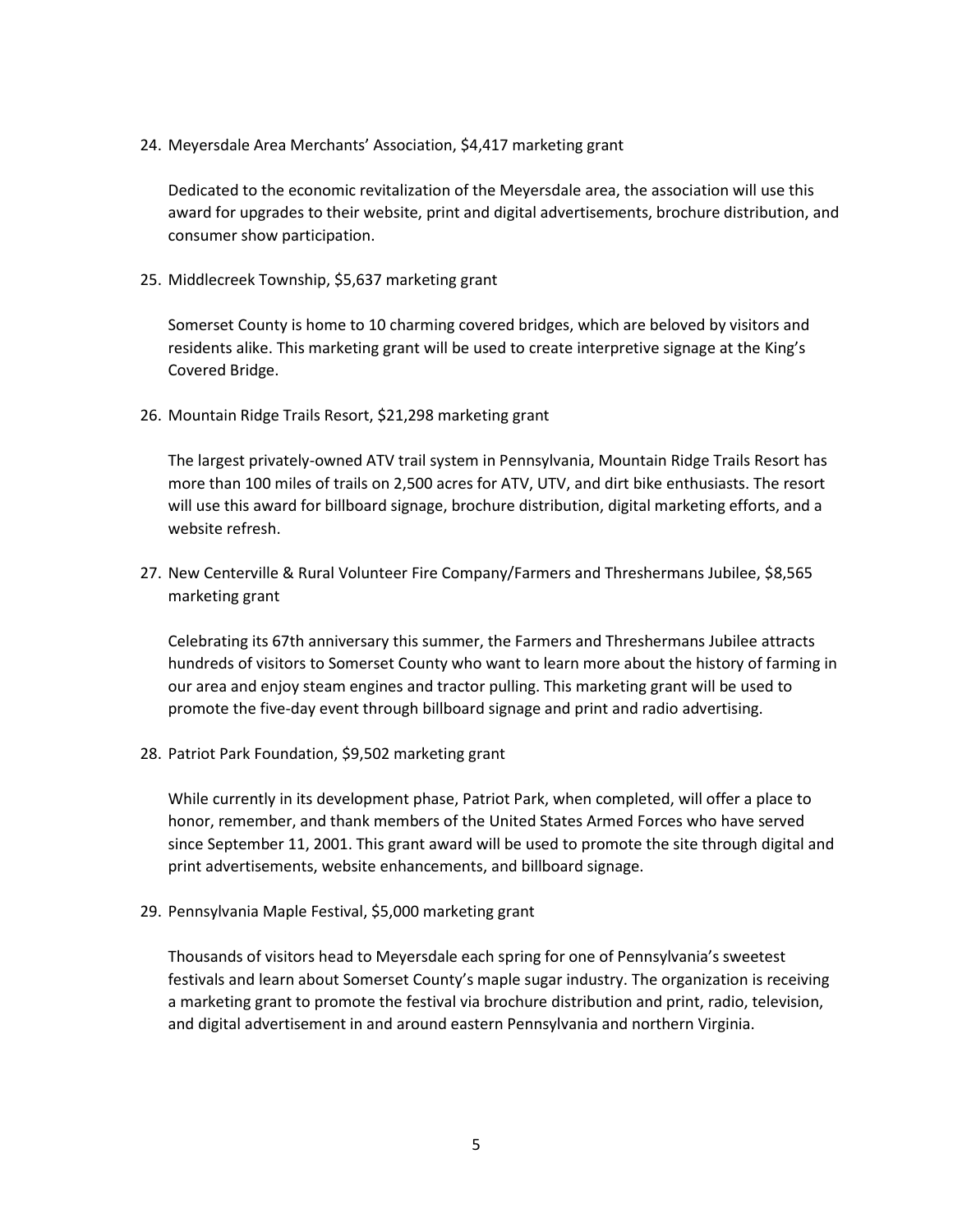30. Quecreek Mine Rescue Site, \$12,000 marketing grant

Nearly 18 years after the miraculous rescue of nine trapped miners, the events that took place at Quecreek remain relevant today. The foundation is receiving a marketing grant for signage along the Pennsylvania Turnpike and radio advertisements.

31. Red Lantern Bed and Breakfast, \$3,116 marketing grant

A veteran-owned and operated B&B overlooking Meyersdale, Red Lantern specializes in providing gluten-free and special dietary services to its guests. This grant award will be invested in a multi-faceted marketing campaign focused on bike trail riders and train and railroad enthusiasts.

32. Rockwood Mill Shoppes and Opera House, \$6,500 marketing grant

Originally a thriving lumber and feed mill dating back to the late 1800s, the Rockwood Opera House is now one of the oldest operating dinner theatres in Pennsylvania. This marketing grant will be used for a multimedia advertising campaign to promote the 2020 schedule of events and the site's amenities.

33. Rustic Ranch Guest Apartment, \$1,097 marketing grant

A new lodging location close to the Great Allegheny Passage in Rockwood, Rustic Ranch has been awarded this grant to invest in brochures, signage, and print advertisements.

34. September 11th National Memorial Trail Alliance, \$3,750 marketing grant

The September 11th National Memorial Trail Alliance was formed in 2004 for the sole purpose of establishing a memorial trail that will link the planned and existing memorial sites at the World Trade Center, Pentagon, and the Flight 93 National Memorial. This grant award will be used toward a multimedia marketing campaign and consumer show initiatives.

35. Seven Springs Mountain Resort, \$90,000 marketing grant

Pennsylvania's largest ski resort continues to grow the county's economy with its commitment to year-round events, activities, and amenities. The resort has been awarded this marketing grant for an extensive winter multimedia marketing campaign focused on Baltimore, Pittsburgh, and Washington, D.C. markets.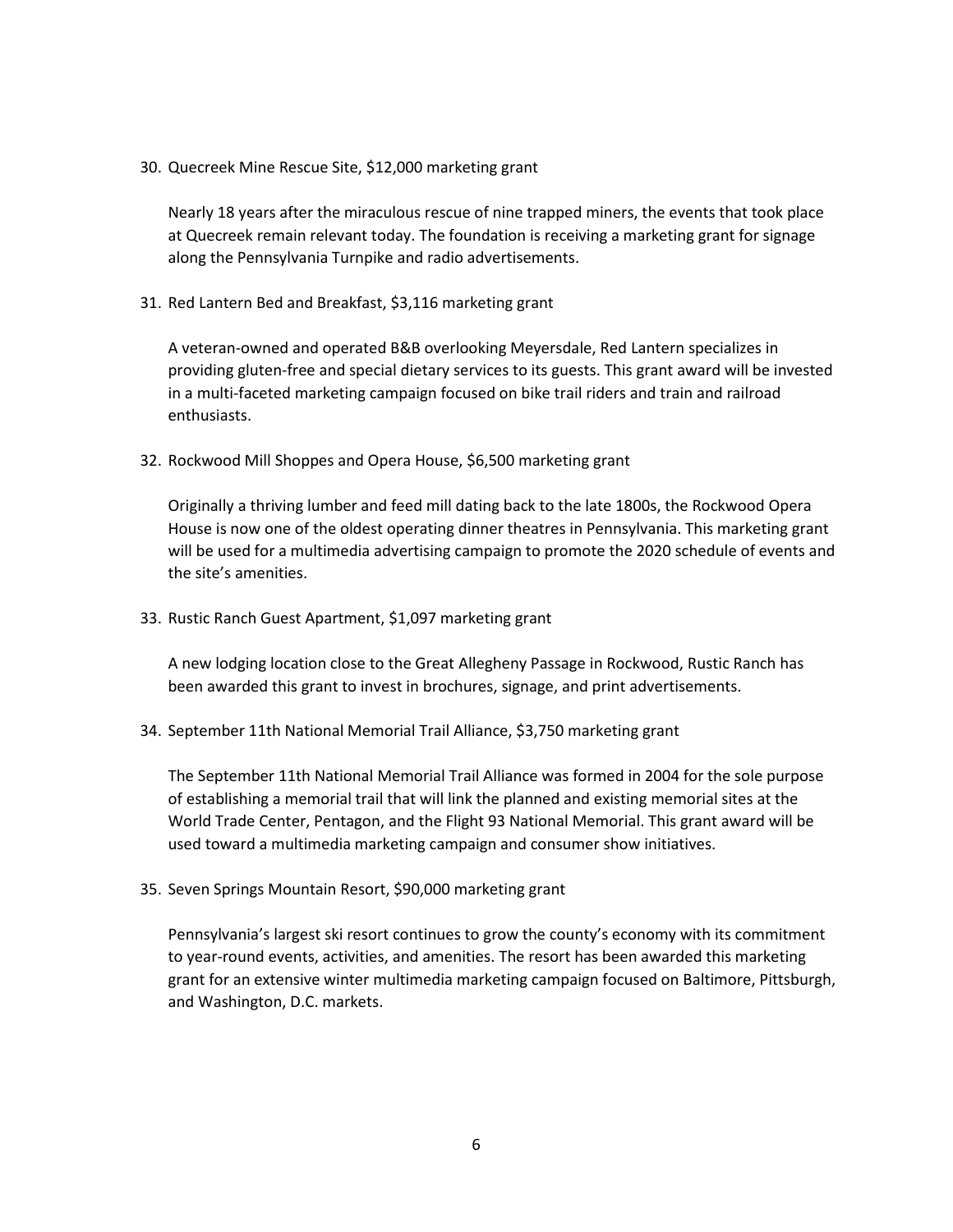36. Somerset County Chamber of Commerce, \$30,000 marketing grant

Representing more than 650 businesses and organizations, the chamber has been dedicated to growing the county's economy for more than 100 years. The chamber is receiving this marketing grant for advertising opportunities including seasonal billboards on the Pennsylvania Turnpike, print advertisements, and brochure creation.

37. Somerset County Fair Association, \$14,000 marketing grant

A weeklong event that promotes the county's agricultural heritage and rural way of life, the Somerset County Fair Association will utilize this grant for print, radio, social media, and outdoor advertisements targeting residents from northern Maryland and Fayette, Cambria, and Bedford counties.

38. Somerset County Farmer's Market, \$5,500 marketing grant

Farmers' markets increase in popularity every year with visitors who are drawn to these agritourism events to purchase locally-grown produce, learn about the area's farm heritage, and contribute toward the preservation of farmland. The Somerset market has been awarded a marketing grant for brochure distribution, signage, social media marketing, and print and digital advertisements.

39. Somerset Garden Club, \$2,939 marketing grant

Founded in 1930, the Somerset Garden Club is a nonprofit organization whose members' work helps to beautify Somerset. This grant award will be used to enhance the club's annual uptown beautification planting day.

40. Somerset County Rails to Trails Association/Rockwood Visitors Center, \$8,712 visitor's center grant

The SCRTA has been awarded these funds to staff a visitor center along the Great Allegheny Passage in Rockwood.

41. Somerset Historical Center, \$7,618 marketing grant

The steward of the county's cultural heritage through its historical collections, educational programs and genealogical archives, the historical center's major event is the three-day Mountain Craft Days folk festival held each September. The center has been awarded this grant for brochure design and distribution and radio, print, and television advertisements.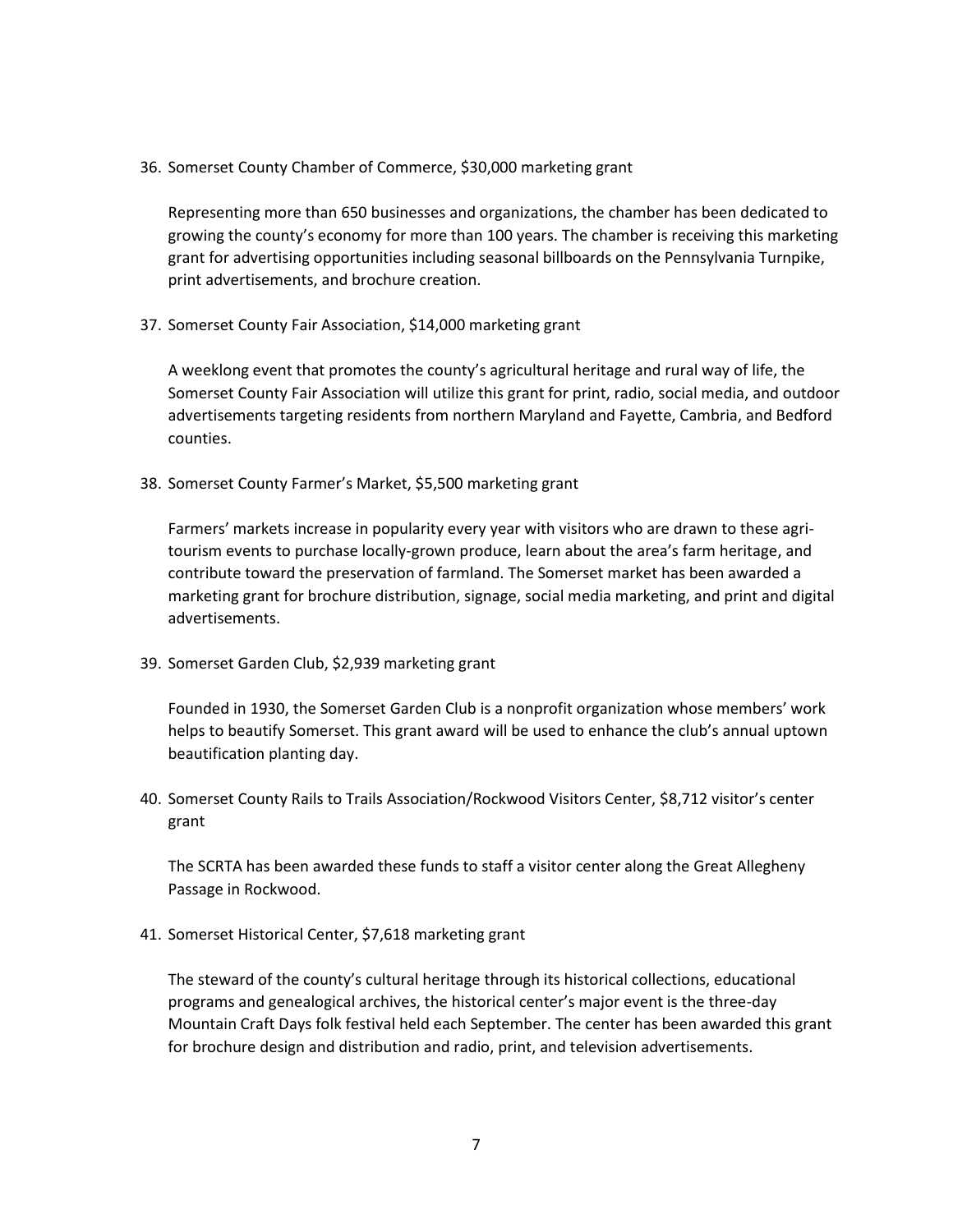42. Somerset, Inc., \$20,000 marketing grant

One of the oldest and longest-running Main Street programs in the state, Somerset, Inc. will use this marketing grant to promote visits to uptown Somerset, the Somerset Scenic Six motorcycle tour routes, Chalk the Block, Fire & Ice Festival, and the new Jack-O-Lantern Spectacular.

43. Springs Historical Society, \$3,023 marketing grant

Dedicated to the history and culture of southern Somerset County, the historical society sponsors the Annual Springs Folk Festival and Farmers' Market. These funds will be used to develop a multimedia advertising campaign to attract visitors to its events and museum.

44. Sugar Grove Antiques, \$5,000 marketing grant

A multi-dealer antique mall, Sugar Grove Antiques will use this marketing grant toward billboard advertisement on the Pennsylvania Turnpike, radio and digital ads, and print ads in publications such as the Sunday Driver Antiques Guide.

45. Sunshine Luggage Shuttle, \$3,989, marketing grant

Sunshine Luggage Shuttle was created to help travelers by providing a worry-free way to experience the GAP with the hassle of hauling luggage. The shuttle service has received this grant for brochure development and distribution, as well as print and digital marketing initiatives.

46. Tall Pines Distillery, \$15,000 marketing grant

A small "grain-to-glass" experience in Salisbury, Tall Pines Distillery is Somerset County's first legal distillery since Prohibition. This grant award will be invested in digital, print, radio, and television advertisements, as well as brochure development and distribution.

47. Tissue Farm, \$4,000 marketing grant

Named for the land's original owner, Captain William Tissue of the Revolutionary War, Confluence's Tissue Farm offers lodging for trail users, an art gallery and project space, and later this year, an espresso and apothecary shop. The owners will use these funds toward digital and social media marketing, graphic design services, print ads, brochure development, and signage.